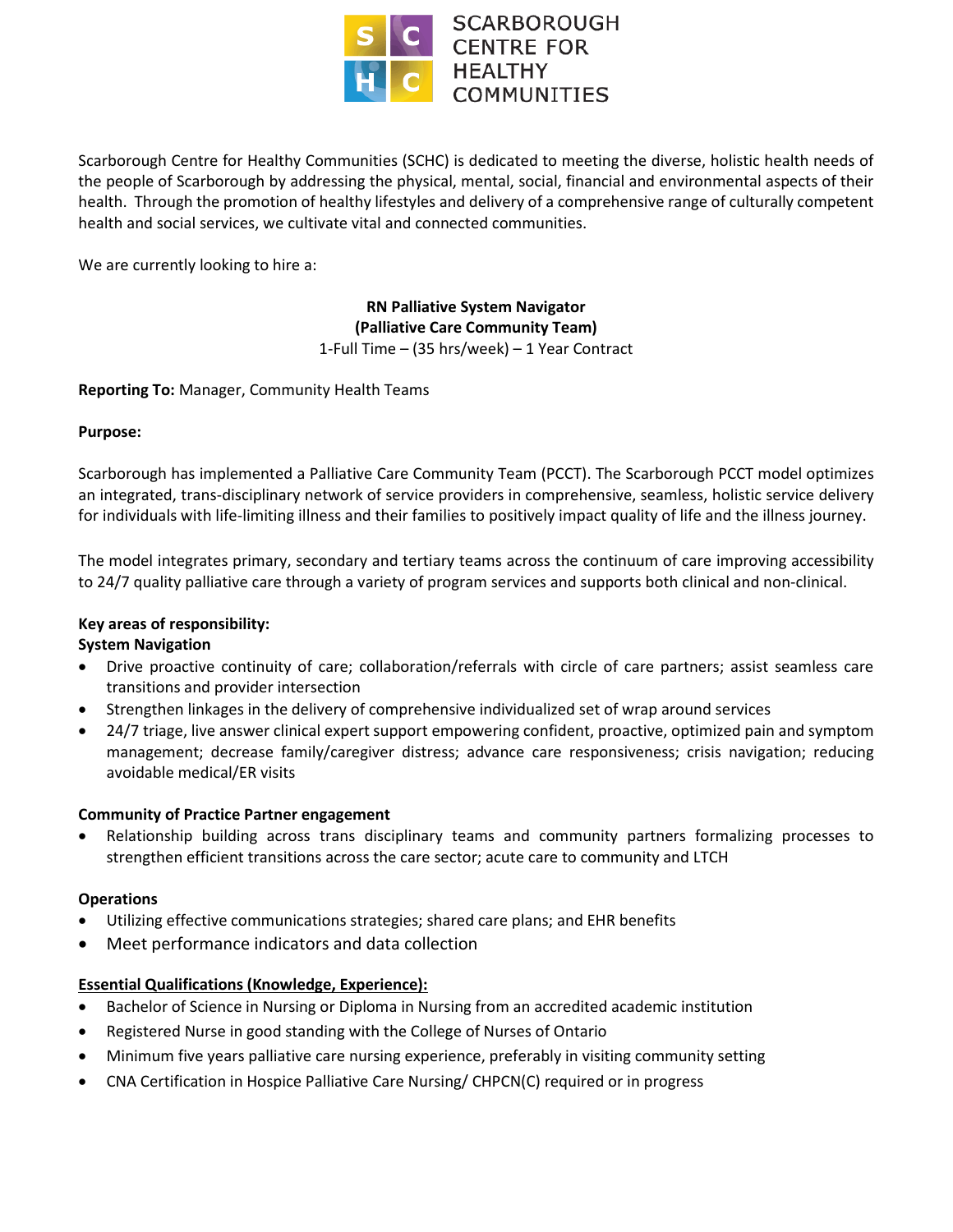

- Comprehensive Advanced Palliative Care Education (CAPCE) or equivalency; LEAP an asset
- RNAO Membership
- Current BCLS

# **Essential Competencies (Skills and Attributes):**

- Oral and/or written fluency in other languages would be considered an asset
- Proficiency in the use of computers and various software applications including EHR applications
- Demonstrated knowledge of health care system as it relates to palliative care delivery
- Demonstrated problem solving and critical thinking
- Demonstrated time management and ability to work autonomously
- Excellence in communication, partnership building and inter professional care commitment
- Demonstrated commitment to continuous learning and professional development

## **Significant Working Conditions:**

- Ability to work flexible hours including on-call tele-practice rotations evenings and weekends
- Ability to travel across Scarborough to a variety of care settings
- Valid driver's license
- Car required
- Generous Benefits including HOOPP Pension Plan.

**Remuneration:** \$37.66 - \$43.94 On-call compensated on a bi-weekly basis

**Please note:** All other conditions of employment are set out in the collective agreement between SCHC and SEIU.

#### **Please reply in confidence to HR:**

By email: [hr@schcontario.ca](mailto:hr@schcontario.ca)

**Note: Please quote** *APN - RN System Navigator* **in the subject line. Deadline:** *Open until Filled. All applications must be received by this date for consideration. We would like to thank all applicants; only those invited to interviews will be contacted.*

SCHC values equity, inclusion and accessibility. We welcome those who have a demonstrated commitment to upholding these values and who will assist us to expand our capacity for diversity in the broadest sense. We encourage applications from members of groups that have been historically disadvantaged and marginalized, including First Nations, Metis and Inuit peoples, Indigenous peoples of North America, racialized persons, newcomers, persons with disabilities, and those who identify as women and/or LGBTQ2S+

In accordance with the Ministry of Health Directive #6, SCHC has implemented a COVID-19 Immunization Policy requiring all staff to either present proof of full vaccination against COVID-19, or undergo rapid antigen testing twice per week. To view our full COVID-19 Immunization Policy please visit www.schcontario.ca and reference the COVID-19 Update section.